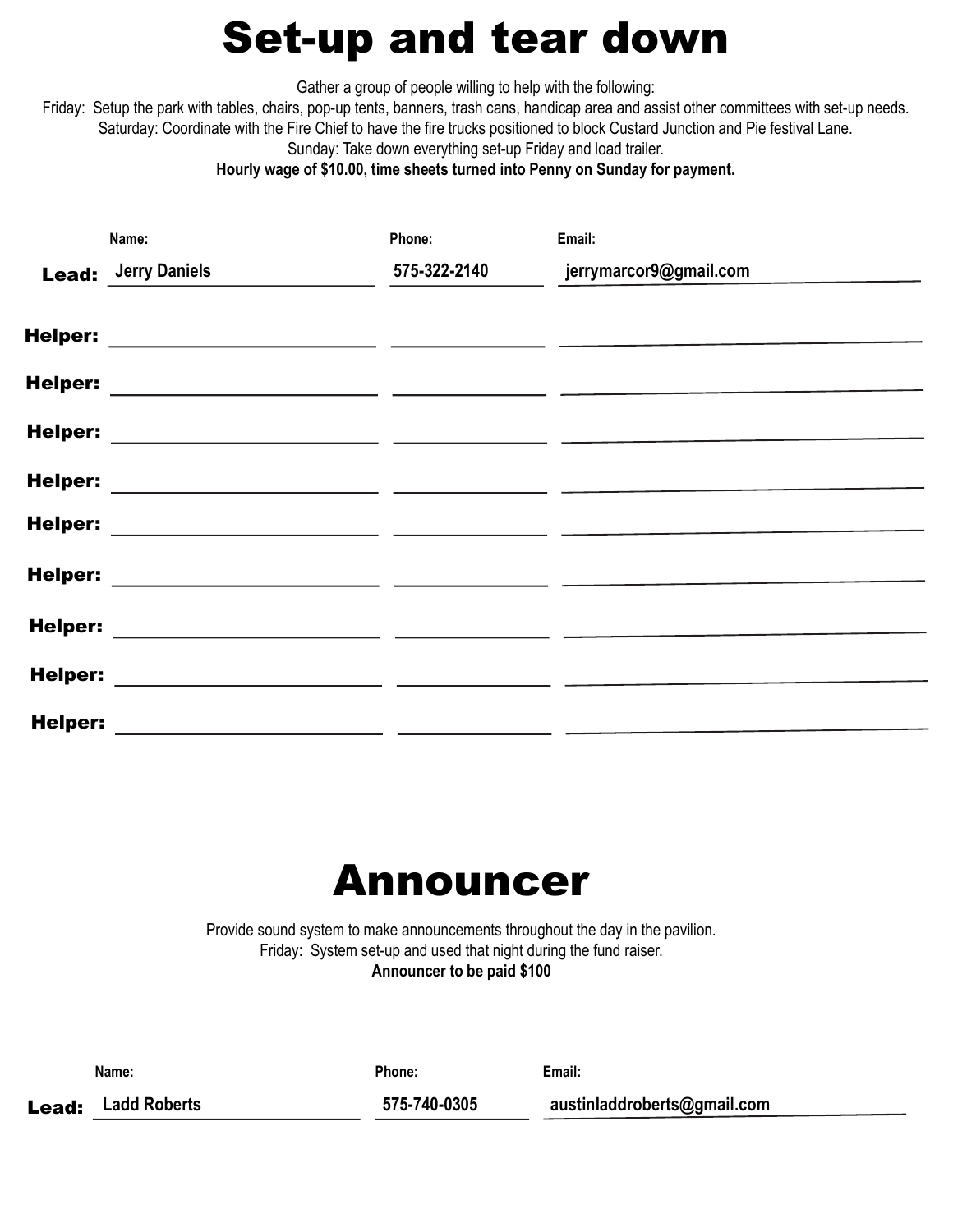## Pie making and baking

Organize a group of volunteers and decide what will be made and quantity.

Organize dates for making. Thursday: Baking day. Friday: Wrapping and arranging into trays to be put in pie sales trailer. Saturday: early morning, move all pies to pie sales trailer. Provide a list to Penny of items that will be need to be ordered.

|                | Name:                                                | Phone:       | Email:                                   |
|----------------|------------------------------------------------------|--------------|------------------------------------------|
| Lead:          | <b>Kathy Knapp</b>                                   | 575-418-7497 | kathyknapp01@gmail.com                   |
|                | <b>Marci Jones</b>                                   |              |                                          |
| <b>Helper:</b> |                                                      |              | <u> Albanya a San Anggota a Tanggari</u> |
| <b>Helper:</b> |                                                      |              |                                          |
| <b>Helper:</b> |                                                      |              |                                          |
| <b>Helper:</b> |                                                      |              |                                          |
| <b>Helper:</b> | <u> 1980 - Andrea Andrew Maria (h. 1980).</u>        |              |                                          |
|                | <u> 1989 - Andrea Andrew Alexandro III (m. 1989)</u> |              |                                          |
|                |                                                      |              |                                          |
| <b>Helper:</b> |                                                      |              |                                          |
| <b>Helper:</b> | <u> 1980 - Andrea Andrew Alexandro (h. 1980)</u>     |              |                                          |
| <b>Helper:</b> |                                                      |              |                                          |
|                | <u> 1980 - Andrea Andrew Maria (h. 1980).</u>        |              |                                          |

## Photographer

Friday: Take photos at the Friday night fund raiser. Saturday: Take photos of all events. Photographer to be paid \$200

Name: Email: Phone: Email:

Lead: Leticia Incremona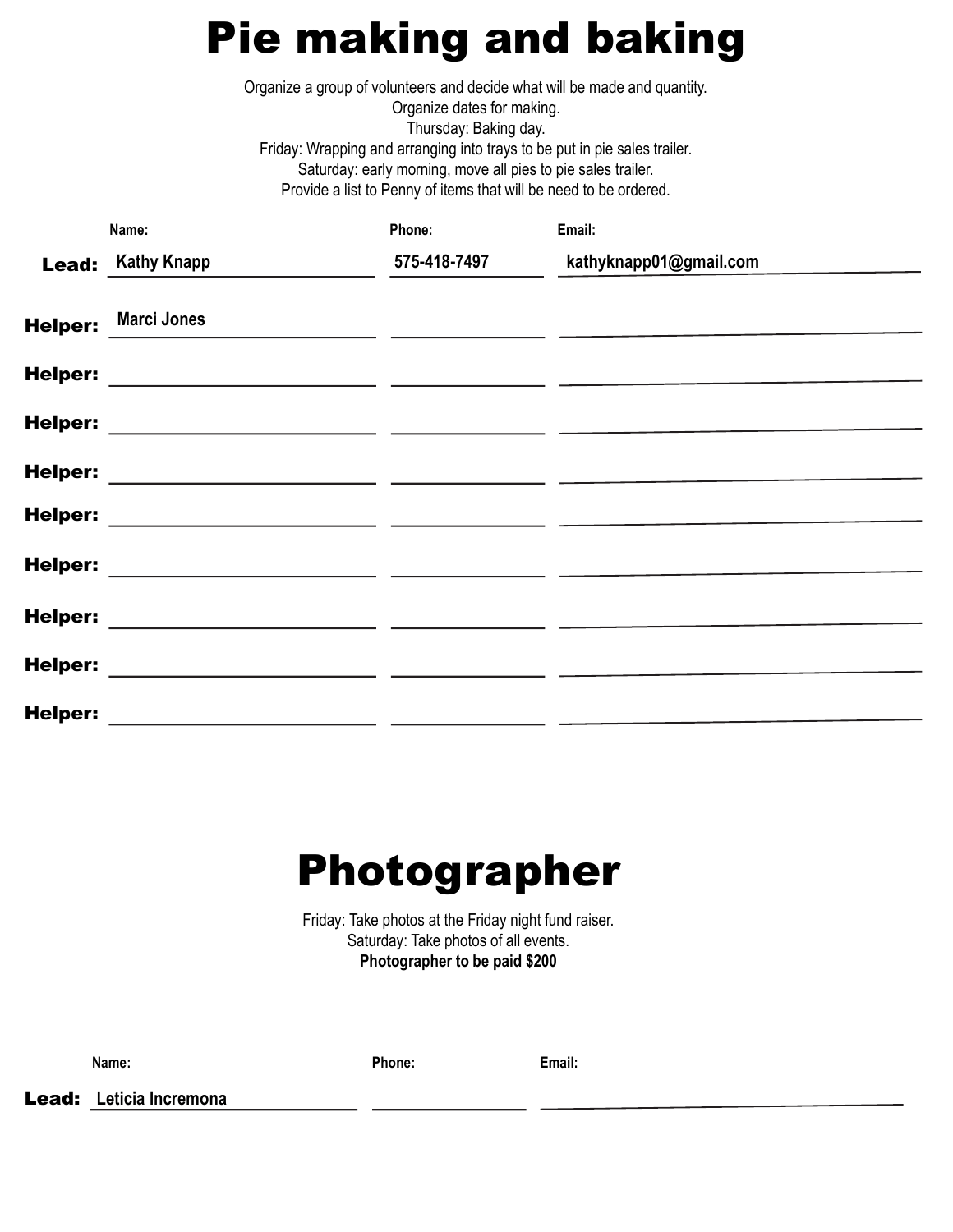#### Pie sales

Friday: Make sure pie trailer is set-up and clean. Saturday after the event: Make sure pie trailer is clean. Organize volunteers to work in the pie trailer. A cashier and a couple of handlers are needed throughout the day. Provide a list to Penny of items that will be need to be ordered.

|                | Name:                                         | Phone: | Email: |
|----------------|-----------------------------------------------|--------|--------|
| Lead:          |                                               |        |        |
| <b>Helper:</b> | <u> 1989 - Andrea Andrew Maria (h. 1989).</u> |        |        |
| <b>Helper:</b> |                                               |        |        |
| <b>Helper:</b> |                                               |        |        |
| <b>Helper:</b> |                                               |        |        |
| <b>Helper:</b> |                                               |        |        |

## Pi K Fun Run

Organize volunteers for set up of: time clock, people to record time, water, water haulers, radios, road monitors, white board, registration table, run bibs, metals, etc. Friday: Have rope closures place at intersections along Pie Festival Lane to be closed on Saturday morning right before the race. Saturday: Present winners in Pavilion on the winners stand with medals. Provide a list to Penny of items that will be need to be ordered.

|                | Name: | Phone: | Email: |
|----------------|-------|--------|--------|
| Lead:          |       |        |        |
| Helper:        |       |        |        |
| Helper:        |       |        |        |
| Helper:        |       |        |        |
| <b>Helper:</b> |       |        |        |
| Helper:        |       |        |        |
| Helper:        |       |        |        |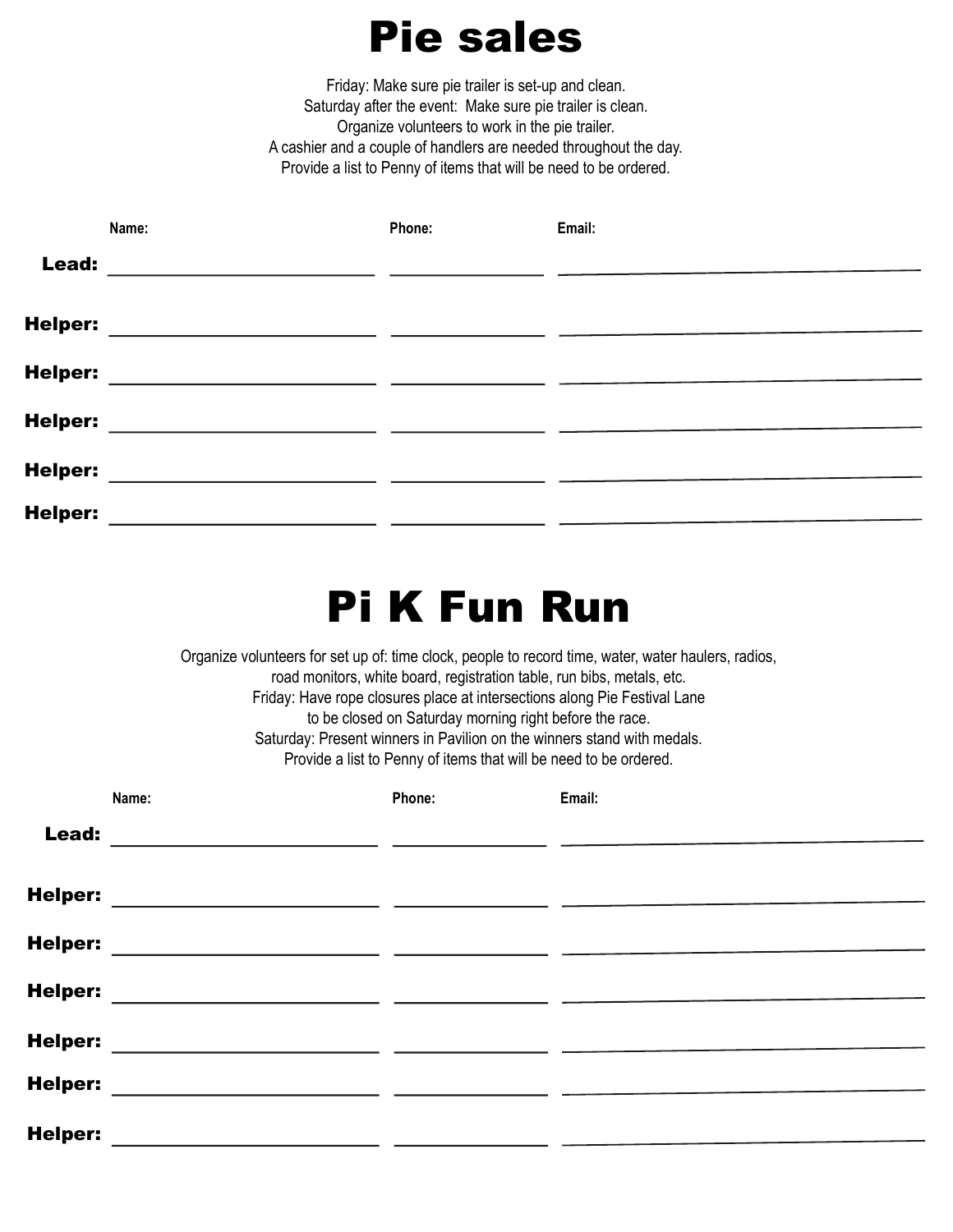### Kids games

Organize volunteers to help. Decide which games will be played. Friday: Have sand hill dug and treasures buried and covered with tarp. Set-up area and hang banner. Tickets will be sold at concession stand. Saturday: Run games and present winners in Pavilion with ribbons. Provide a list to Penny of items that will be need to be ordered.

|                | Name:                        | Phone:       | Email:                |
|----------------|------------------------------|--------------|-----------------------|
|                | Lead: Justin & Jenny Carroll | 575-772-2686 | jenmichele@icloud.com |
| <b>Helper:</b> |                              |              |                       |
| <b>Helper:</b> |                              |              |                       |
| <b>Helper:</b> |                              |              |                       |
| <b>Helper:</b> |                              |              |                       |
|                |                              |              |                       |

# Pie eating contest

Organize volunteers to help. Plan what pies and many will be made. Determine how many tickets will be sold (kids and adults) Friday: Set-up tables Tickets will be sold at concession stand. Saturday: Run contest and present winners in Pavilion with ribbons. Provide a list to Penny of items that will be need to be ordered.

|                   | Name: | Phone:              | Email: |
|-------------------|-------|---------------------|--------|
| <b>Lead: Nita</b> |       | 575-772-2651 (home) |        |
|                   |       |                     |        |
| <b>Helper:</b>    |       |                     |        |
| <b>Helper:</b>    |       |                     |        |
|                   |       |                     |        |
| <b>Helper:</b>    |       |                     |        |
| <b>Helper:</b>    |       |                     |        |
| <b>Helper:</b>    |       |                     |        |
|                   |       |                     |        |
| <b>Helper:</b>    |       |                     |        |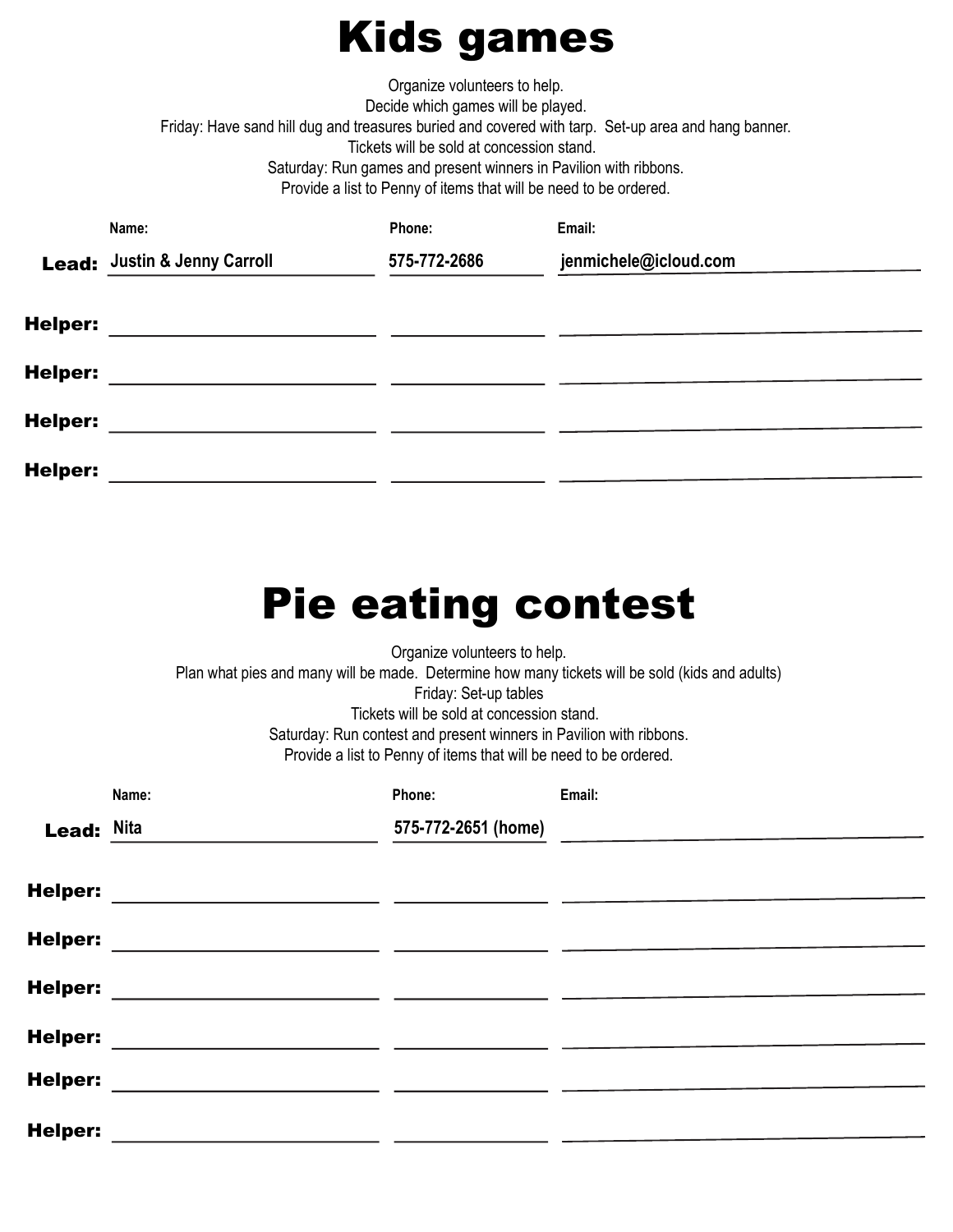## Pie baking contest

Organize volunteers and judges to help. Early Saturday: Set-up tables, chairs, banner, etc. in Fire Station Saturday: Run contest and present winners in Pavilion with awards. Provide a list to Penny of items that will be need to be ordered.

|                | Name:                  | Phone: | Email:                                       |
|----------------|------------------------|--------|----------------------------------------------|
| Lead:          | <b>Jewel Star</b>      |        | 707-806-6083 (txt only) jewelstar8@gmail.com |
| <b>Helper:</b> | <b>Lorraine Moon</b>   |        |                                              |
| <b>Helper:</b> | Moon                   |        |                                              |
| <b>Helper:</b> | <b>Wanita Thompson</b> |        |                                              |
| <b>Helper:</b> | Dave                   |        |                                              |
| <b>Helper:</b> | <b>Susan</b>           |        |                                              |
| <b>Helper:</b> |                        |        |                                              |
| <b>Helper:</b> |                        |        |                                              |
| <b>Helper:</b> |                        |        |                                              |

#### Entertainment committee

Schedule entertainment for:

Friday night: Locals encouraged to gather to play during the fund raiser.

Saturday: In the pavilion between announcements, possibly one group for the morning and two for the afternoon.

Provide a list to Penny of names of groups, how many in the group.

Each person will be paid \$50.00

|         | Name:                     | Phone:       | Email:                      |
|---------|---------------------------|--------------|-----------------------------|
|         | <b>Lead: Ladd Roberts</b> | 575-740-0305 | austinladdroberts@gmail.com |
| Helper: |                           |              |                             |
| Helper: |                           |              |                             |
| Helper: |                           |              |                             |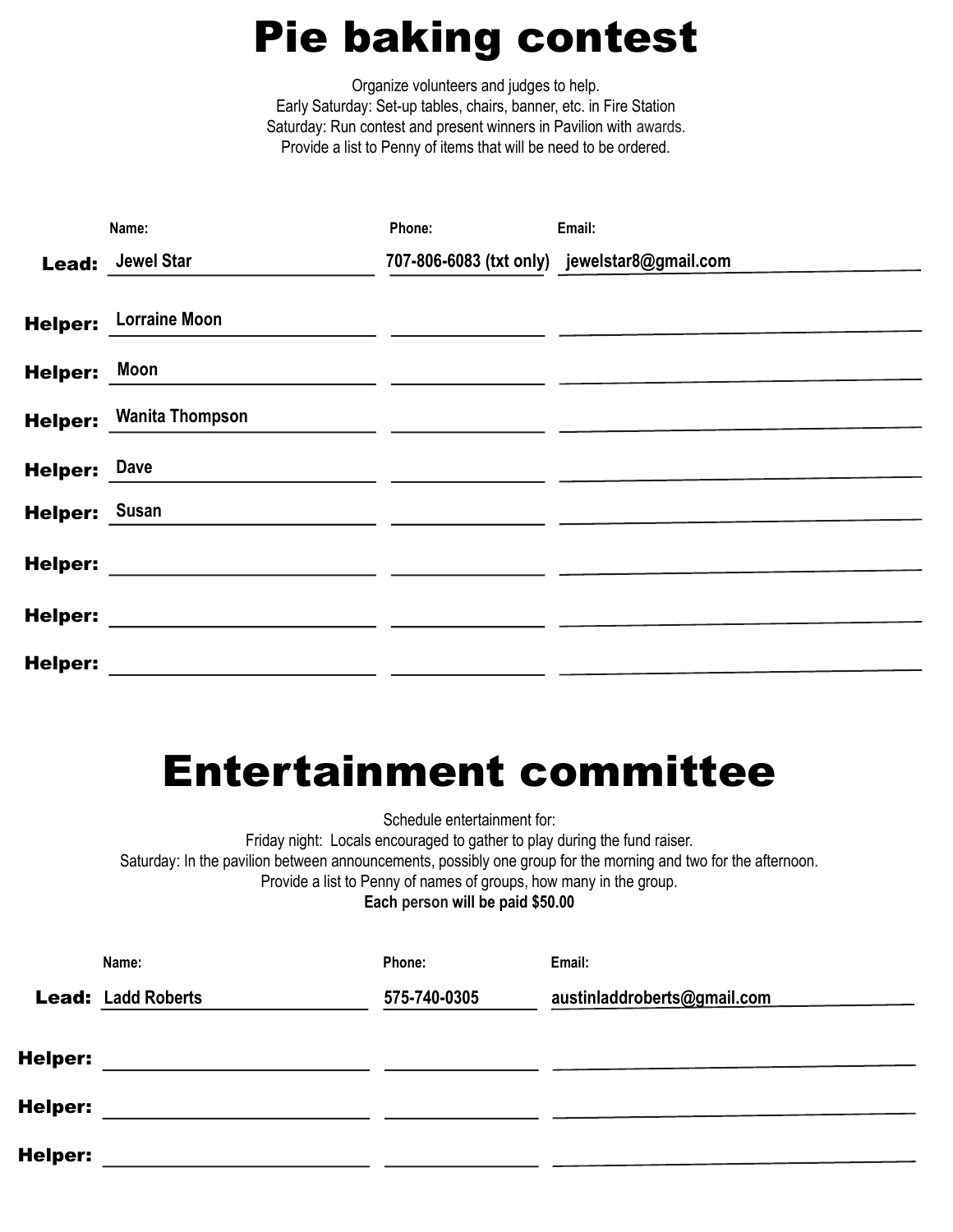## Horned Toad race

Friday: Mark area on basketball court and place container ready for the toads. Saturday: Run contest and present winners in Pavilion with awards. Provide a list to Penny of items that will be needed.

|                | Name:                | Phone:       | Email:                   |
|----------------|----------------------|--------------|--------------------------|
| Lead:          | <b>Karen Bingham</b> | 575-772-2624 | pietownkaren@gilanet.com |
| <b>Helper:</b> | Don Lincoln          |              |                          |
| <b>Helper:</b> |                      |              |                          |
| <b>Helper:</b> |                      |              |                          |
| <b>Helper:</b> |                      |              |                          |

## Raffle table

Organize volunteers to help. Solicit and gather items for raffle. Friday: Set-up table with raffle items. Saturday: Work table with ticket sales. Announce winners at 4:00 pm at the Pavilion.

|                | Name:                                                                                                                 | Phone: | Email: |
|----------------|-----------------------------------------------------------------------------------------------------------------------|--------|--------|
| Lead:          | <u> 1989 - Jan Sterling Sterling, amerikansk politiker (d. 1989)</u>                                                  |        |        |
| <b>Helper:</b> | <u> 1989 - Andrea Aonaichte, ann an t-Èireann an t-Èireann an t-Èireann an t-Èireann an t-Èireann an t-Èireann an</u> |        |        |
| <b>Helper:</b> |                                                                                                                       |        |        |
| <b>Helper:</b> |                                                                                                                       |        |        |
| <b>Helper:</b> |                                                                                                                       |        |        |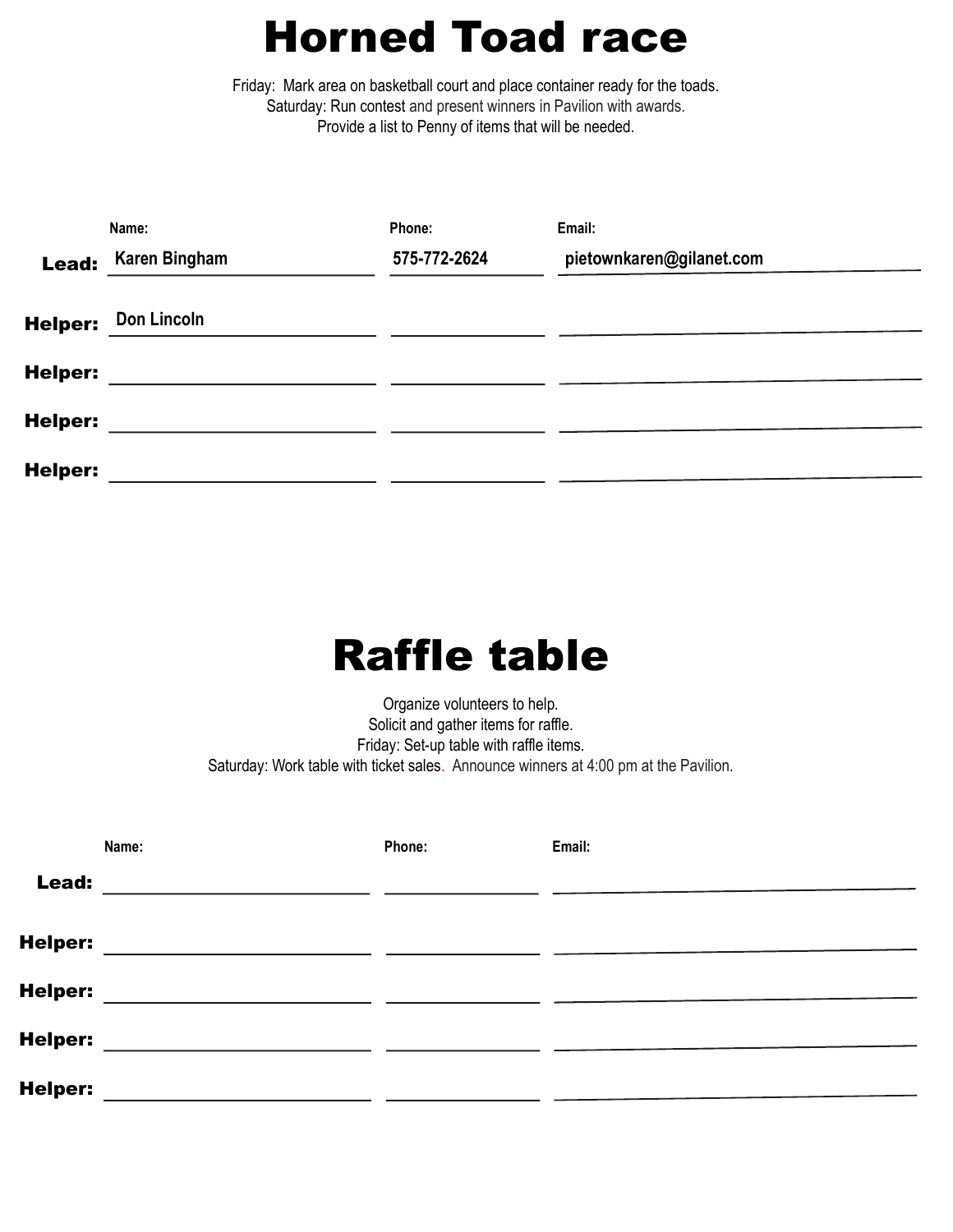## Trash

Organize volunteers to help.

Early Saturday: Make sure trash cans are set-up with extra bags in the bottom of each can.

Saturday: Monitor cans and remove full bags, place them in the dumpster and keep toilet paper filled at the portable toilets.

|                | Name:                                                                                                                                                                                                                                | Phone: | Email: |
|----------------|--------------------------------------------------------------------------------------------------------------------------------------------------------------------------------------------------------------------------------------|--------|--------|
| Lead:          |                                                                                                                                                                                                                                      |        |        |
| <b>Helper:</b> |                                                                                                                                                                                                                                      |        |        |
| <b>Helper:</b> | <u> 1989 - John Stein, Amerikaansk kanton (</u>                                                                                                                                                                                      |        |        |
| <b>Helper:</b> | <u> 1989 - Andrea Andrew Alexander (h. 1989)</u>                                                                                                                                                                                     |        |        |
| <b>Helper:</b> | <u> 1980 - Andrea Aonaichte ann an Aonaichte ann an t-</u>                                                                                                                                                                           |        |        |
| <b>Helper:</b> | <u> 1989 - John Stein, Amerikaansk politiker († 1908)</u>                                                                                                                                                                            |        |        |
| <b>Helper:</b> | <u> 1989 - Andrea Albert III, amerikan bisa dalam personal dan bisa dan bisa dalam personal dan bisa dalam personal dan bisa dan bisa dan bisa dan bisa dalam personal dan bisa dan bisa dan bisa dan bisa dan bisa dan bisa dan</u> |        |        |
| <b>Helper:</b> |                                                                                                                                                                                                                                      |        |        |
|                | the contract of the contract of the contract of the contract of                                                                                                                                                                      |        |        |
| <b>Helper:</b> |                                                                                                                                                                                                                                      |        |        |

## Traffic control

Work with State Police to obtain DOT right-a-way. Work with County to provide Sheriff or Deputy presence around the festival area and on highways.

| Name:                    | Phone:       | Email:      |
|--------------------------|--------------|-------------|
| <b>Lead:</b> Denny Burke | 916-217-3274 | dbpi@me.com |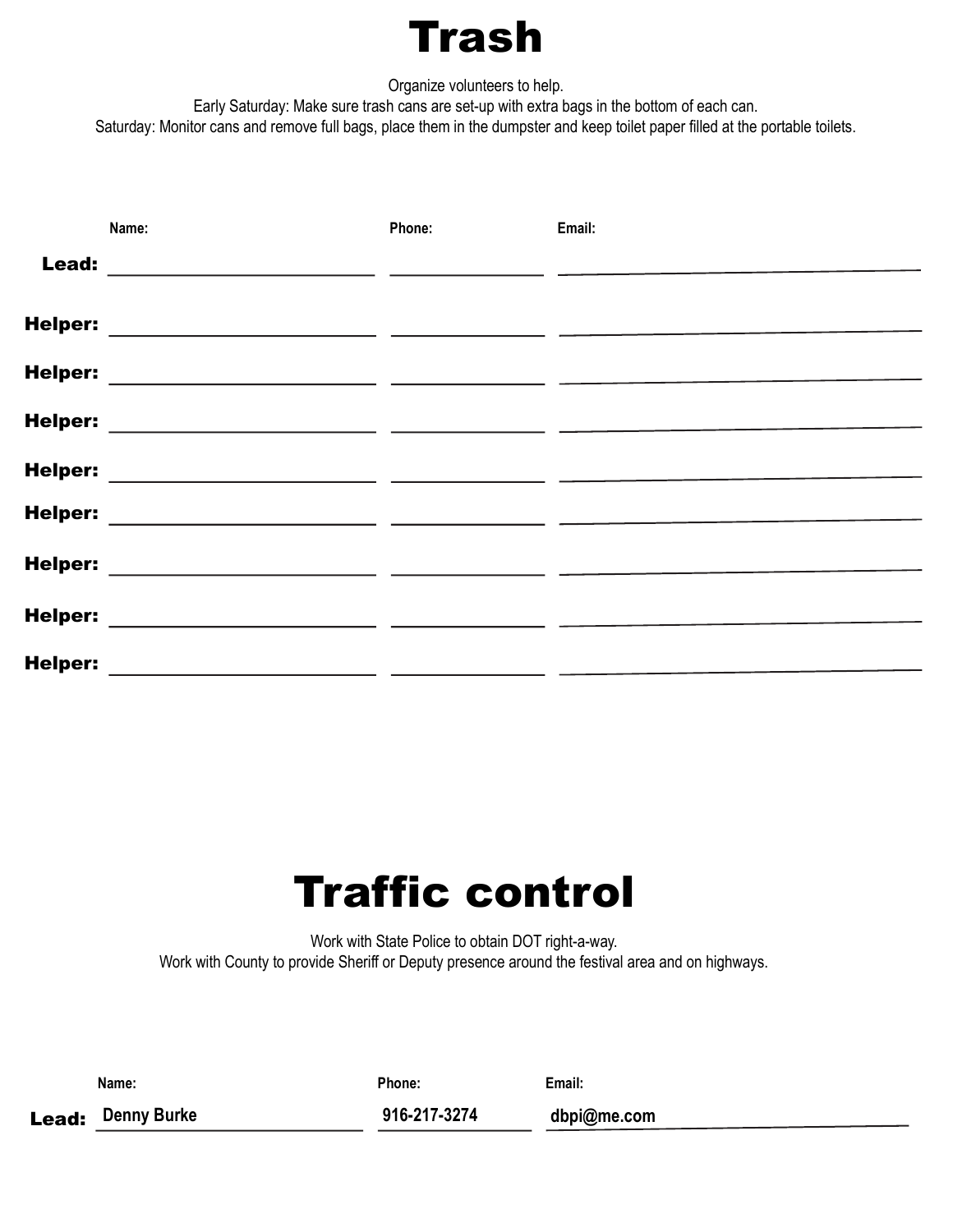#### Vendors

Organize volunteers to help. Friday: Section off "Another Mans' Treasure" area in Jackson Park. Assist Vendors with locating their area. Early Saturday: Assist Vendors with locating their area.

|                | Name:                      | Phone:       | Email:                    |
|----------------|----------------------------|--------------|---------------------------|
|                | <b>Lead: Martin Treat</b>  | 602-321-9514 | martin@pietowndesigns.com |
|                | <b>Helper: Marci Jones</b> |              |                           |
| <b>Helper:</b> |                            |              |                           |

#### Shuttle service

Saturday: Organize volunteers with side-by-sides to shuttle handicap individuals from parking area to events and back to vehicles.

|                | Name:                                                                                                                 | Phone: | Email: |
|----------------|-----------------------------------------------------------------------------------------------------------------------|--------|--------|
| Lead:          | the control of the control of the control of the control of the                                                       |        |        |
| <b>Helper:</b> |                                                                                                                       |        |        |
| <b>Helper:</b> | <u> 1980 - Jan Samuel Barbara, martin di</u>                                                                          |        |        |
| <b>Helper:</b> | <u> 1989 - Andrea Albert III, politik a postal de la provincia de la provincia de la provincia de la provincia d</u>  |        |        |
| <b>Helper:</b> |                                                                                                                       |        |        |
| <b>Helper:</b> | <u> 1990 - Jan James James James James James James James James James James James James James James James James J</u>  |        |        |
| <b>Helper:</b> | <u> 1989 - Andrea Andrew Maria (b. 19</u>                                                                             |        |        |
| <b>Helper:</b> |                                                                                                                       |        |        |
|                | the control of the control of the control of the control of the control of                                            |        |        |
| <b>Helper:</b> | <u> 1989 - Johann Harry Harry Harry Harry Harry Harry Harry Harry Harry Harry Harry Harry Harry Harry Harry Harry</u> |        |        |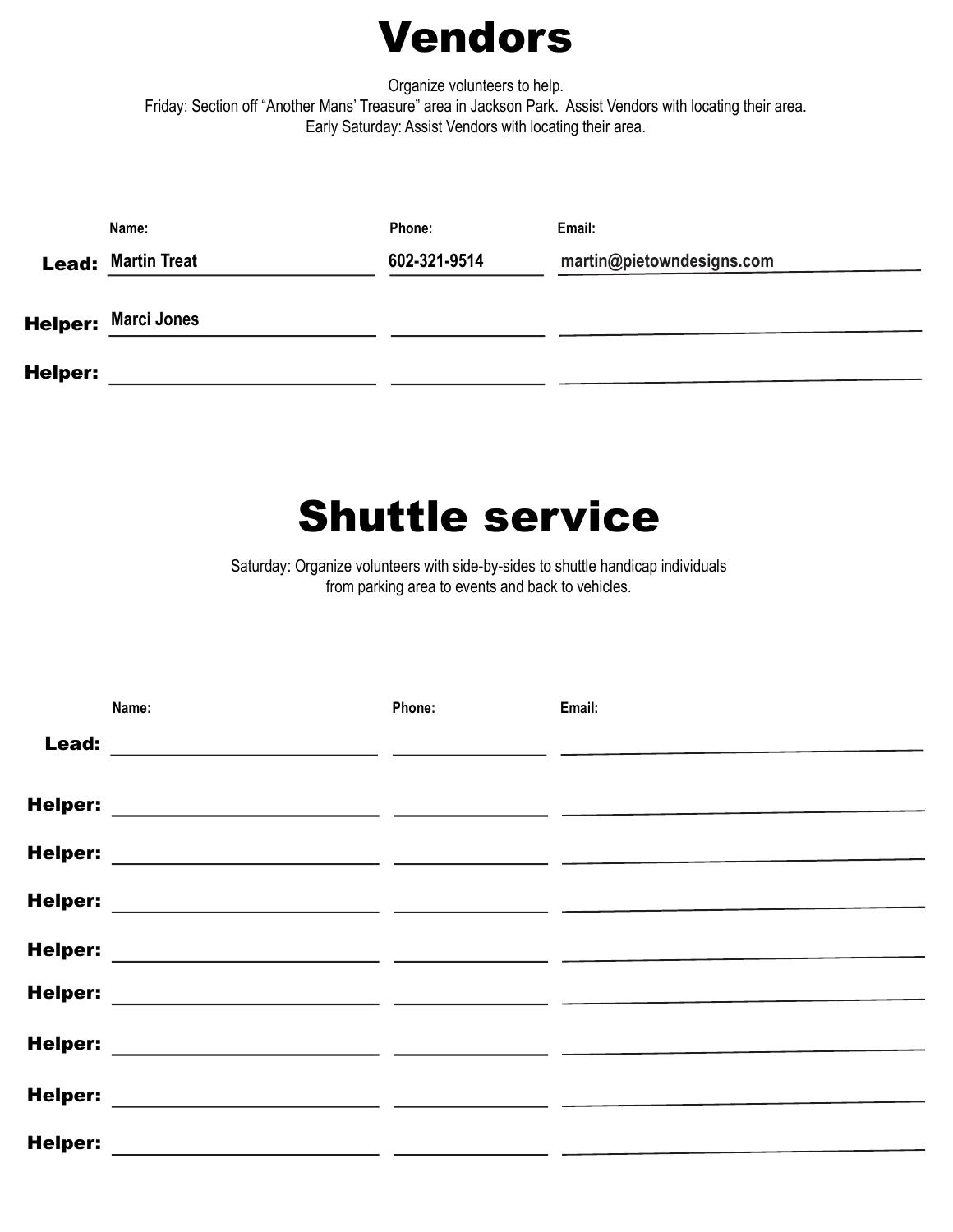#### Horseshoes

Organize volunteers to help. Friday: Set-up equipment. Saturday: Run tournament.

|                | Name: | Phone: | Email: |
|----------------|-------|--------|--------|
| Lead:          |       |        |        |
| <b>Helper:</b> |       |        |        |
| <b>Helper:</b> |       |        |        |
| <b>Helper:</b> |       |        |        |
| <b>Helper:</b> |       |        |        |

## Corn hole

Organize volunteers to help. Friday: Set-up equipment. Saturday: Run tournament.

|                | Name:                                                                                                                 | Phone: | Email: |
|----------------|-----------------------------------------------------------------------------------------------------------------------|--------|--------|
| Lead:          | <u> 1989 - Andrea Santa Alemania, amerikana amerikana amerikana amerikana amerikana amerikana amerikana amerikana</u> |        |        |
| <b>Helper:</b> | Sarah Chavez to build 3 sets of corn hole boards                                                                      |        |        |
| <b>Helper:</b> |                                                                                                                       |        |        |
| <b>Helper:</b> | <u>and the state of the state of the state of the state of the state of the state of the state of the state of th</u> |        |        |
| <b>Helper:</b> |                                                                                                                       |        |        |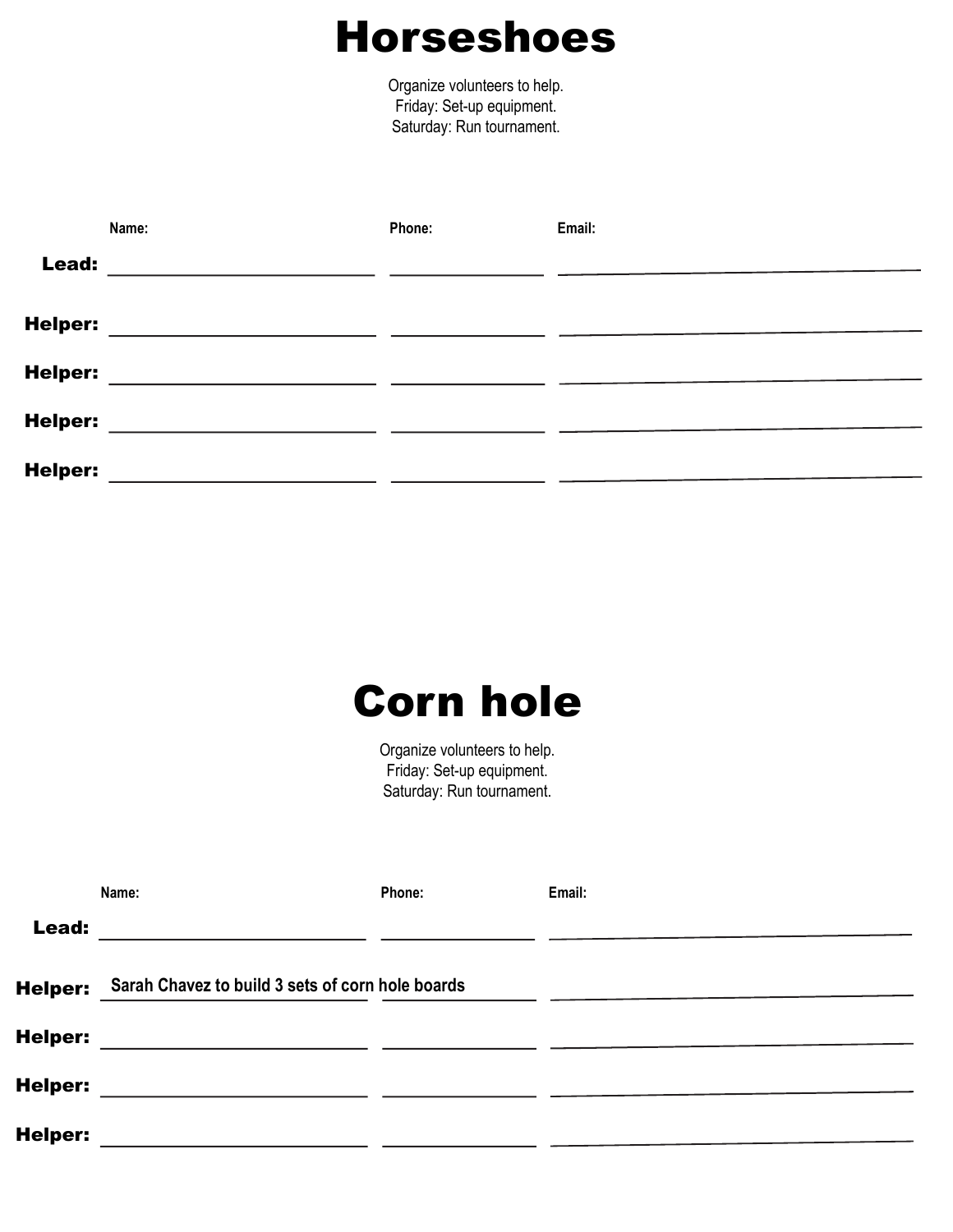### Portable toilets and hand washing stations

Friday: Set-up equipment. Early Saturday: Freshen up. Midday Saturday: Pump if needed.

|                | Name:                  | Phone:       | Email:                   |
|----------------|------------------------|--------------|--------------------------|
|                | <b>Lead: Stool Bus</b> | 575-772-2718 | stoolmaster@stoolbus.com |
|                |                        |              |                          |
| <b>Helper:</b> |                        |              |                          |
| <b>Helper:</b> |                        |              |                          |
|                |                        |              |                          |
| <b>Helper:</b> |                        |              |                          |



Coordinate with county to mow park and Another Mans' Treasure area. Have dumpster placed in Trash yard (this has always been a donation in the past).

|                | Name:                                                                                                                 | Phone: | Email: |
|----------------|-----------------------------------------------------------------------------------------------------------------------|--------|--------|
| Lead:          | <u> 1989 - Andrea San Andrea Andrea Andrea Andrea Andrea Andrea Andrea Andrea Andrea Andrea Andrea Andrea Andrea </u> |        |        |
| <b>Helper:</b> | <u> 1980 - Andrea Andrew Maria (h. 1980).</u>                                                                         |        |        |
| <b>Helper:</b> | <u> 1989 - Andrea Andrew Maria (h. 1989).</u>                                                                         |        |        |
| <b>Helper:</b> | <u> 1989 - Jan Sarah Barat, masjid ah bahaa kardinal dan menggunakan pada tahun 1980 - Kabupaten Barat, mengguna</u>  |        |        |
| <b>Helper:</b> | <u> 1989 - Johann Stoff, amerikansk politiker (* 1908)</u>                                                            |        |        |